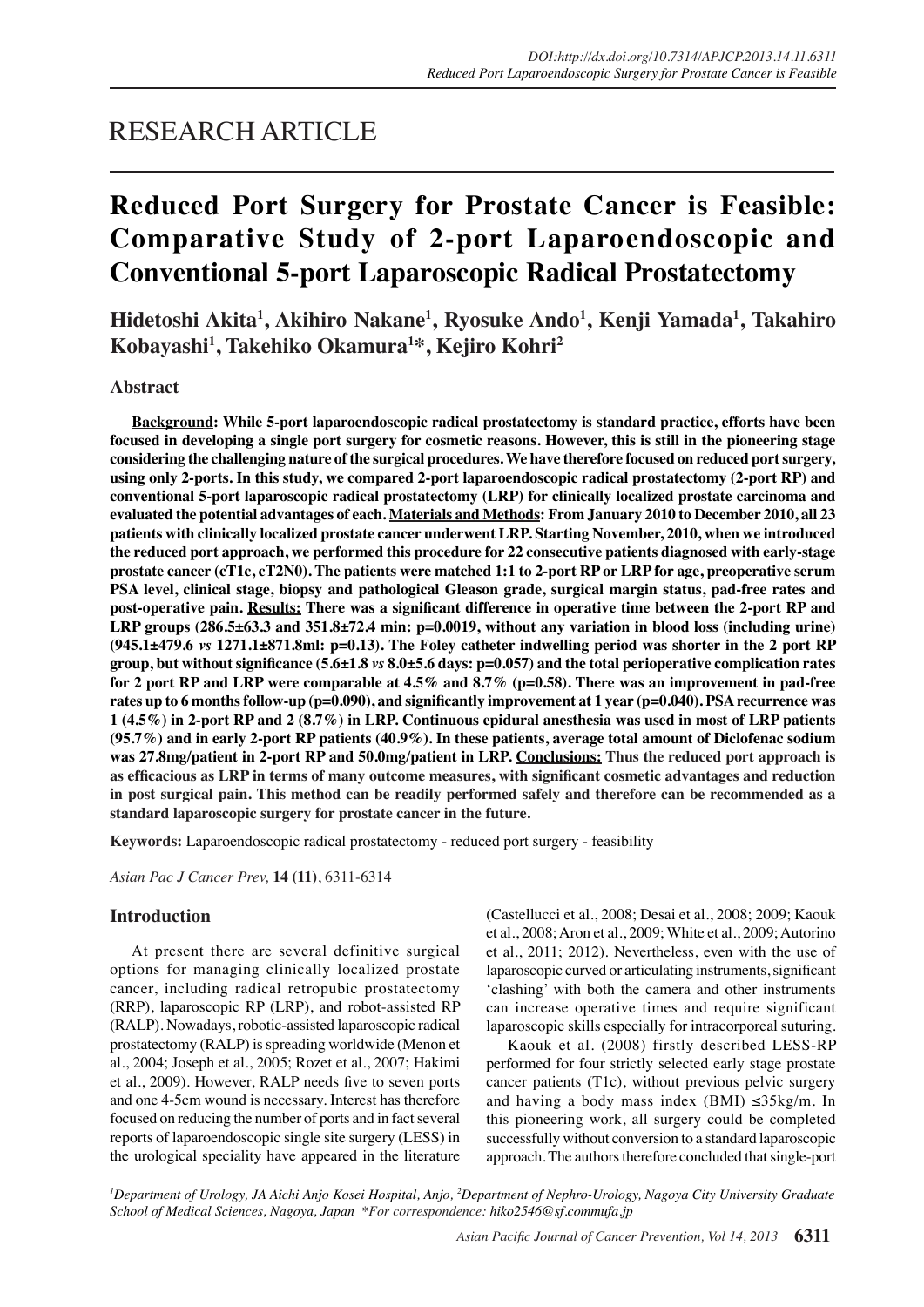#### *Hidetoshi Akita et al*

LRP is challenging but feasible, although two patients had positive margins noted at the site of extracapsular extension and one developed a rectourethral fistula. In 2010, LESS endoscopic extraperitoneal radical prostatectomy was reported by Rabenalt et al. and he concluded that while technically challenging it could be accomplished. However, this kind of approach is still in the pioneering stage considering the challenging nature of the surgical procedures, especially for suturing.

To overcome the problems, we have focused on reduced port surgery, 2-port laparoendoscopic radical prostatectomy (2-port RP). In this study, we compared two series of consecutively operated patients, the more recent undergoing 2-port RP and the other conventional 5-port laparoscopic radical prostatectomy (LRP) for clinically localized prostate carcinoma. Potential advantages of the 2-port RP are discussed.

### **Materials and Methods**

From January 2010 to December 2010, 23 patients with clinically localized prostate cancer underwent 5-port LRP at J. A. Aichi Anjo Kosei Hospital. From November, 2010, we changed the operating method to the reduced 2-port approach for the next consecutive 22 patients with earlystage prostate cancer (cT1c, cT2N0). Diagnosis of these patients was accomplished by transrectal ultrasonography, digital rectal examination, computed tomography and magnetic resonance imaging in our hospital until August, 2011 (Table 1) including nine cases who had undergone previously abdominal surgery.

LRP was performed by the intraperitoneal approach reported by Guillonneau and Vallancien as the Montsouris technique (Guillonneau and Vallancien, 2000). In 2-port RP, as we previously described (Nakane et al., 2013), a multichannel port was inserted extraperitoneally through a 2.5-cm lower umbilical "U" incision (Figure 1A). In order to decrease instrument interference and apply standard laparoscopic instruments, we have used three 5-mm ports (no 12mm port) in a multi-channel trocar (E. Z ACCESS®, E. Z trocar 5mm®, Lap protector®, Hakko). An additional 12-mm port was then placed in the left iliac fossa (Figure 1B) so as to have an adequate working angle for facilitation of all surgical procedures and to be able to insert needles. We have used standard laparoscopic instruments, harmonic scalpel (Harmonic ACE®, Ethicon End Surgery), WECK Hem-o-lok® ligation clip and applier (Teleflex Medical, NC). The dorsal vein complex was ligated using a 2-0 absorbable suture and a left hand suturing technique (Figure 1C). After the bladder neck was incised and peeled, the urethral catheter was removed and the metal angle-bougie was inserted to draw the prostate in an anterior direction (Figure 1D). An urethrovesical anastomosis was completed after posterior reconstruction of the rhabdosphincter. 2-0 Monocryl double armed running sutures (about ten to twelve) were performed (Figure 1E). The anastomosis was confirmed to be watertight.

Biochemical recurrence was defined as one serum PSA level of >0.3 ng/mL and subsequent continuous elevation. Clinical local recurrence was defined as the development



Figure 1. A) Multi-channel trocar (E<sup>.</sup>Z ACCESS®, E<sup>.</sup>Z trocar 5mm®, Lap protector®); **B)** Intra-operative photograph; **C)**  Ligation of the dorsal vein complex using a left hand suturing technique; **D)** Retraction of prostate using the metal anglebougie; **E)** Urethrovesical anastomosis; and **F)** Post-operative scar

of a palpable nodule on digital rectal examination, or a pelvic lesion identified on CT in conjunction with a detectable serum PSA level, and was accomplished by Kaplan-Meier survival analysis. Statistical analysis was accomplished of the 2-port RP and LRP groups using the T test and chi-square test, and in all tests p<0.05 was taken to indicate significance.

# **Results**

The 2-port RP could be successfully completed in all cases, without any necessity for conversion to a standard laparoscopic approach and open surgery, excluding one additional 5mm port case for blood suction. Both groups had several cases with previous abdominal surgery. The clinical characteristics of both comparative groups are shown in Table1. Average follow-up was 11.6±2.4months for the 2 port RP group and 22.9±2.4 months for the LRP group. There was no cancer death in our series. The 2-port RP group was aged slightly higher  $(p=0.02)$ , but there was no difference in other categories between the groups. Our series were slightly higher biopsy and pathological Gleason scores compared with the literature (Menon et al., 2002; Rozet et al., 2007; Willis et al., 2011). There were no significant differences in pathological stage, pathological Gleason scores, margin positivity and PSA recurrence (see Table 1, Figure 2).

However, there was a significant difference in operative time between the 2-port RP and LRP groups (286.5±63.3,  $351.8 \pm 72.4$ min: p=0.001) without variation in blood loss including urine (945.1±479.6 *vs* 1271.1±871.8ml: p=0.13). The Foley catheter indwelling period was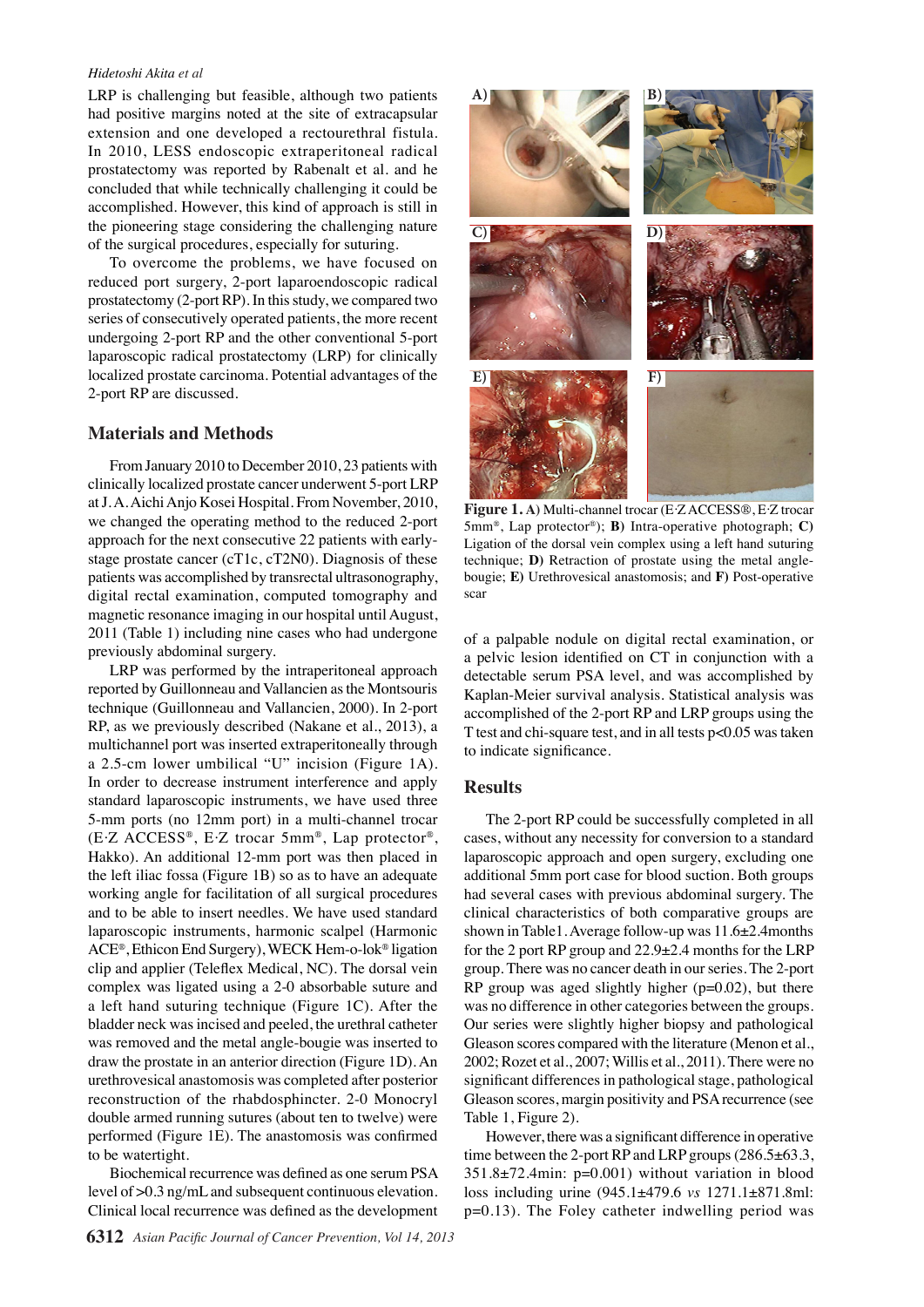shorter in the 2-port RP group, but was not significant (5.6±1.8 *vs* 8.0±5.6 days: p=0.057). Peri-or intraoperative complications were as follows, in 2-port RP group only one case needed an additional port (3-port RP) for blood suction, in LRP group, one bladder injury case and one rectal injury case occurred and needed laparoscopic repair. Surgical site infections and wound hernias were absent in both groups. The total peri-or intraoperative complication

|                                                  | Laparoscopic radical | $p^*$            |                             |       |
|--------------------------------------------------|----------------------|------------------|-----------------------------|-------|
|                                                  |                      | 2-port           | prostatectomy<br><b>LRP</b> |       |
|                                                  |                      | $(n=22)$         | $(n=23)$                    |       |
|                                                  |                      |                  |                             |       |
| <b>Patients Characteristics</b>                  |                      |                  |                             |       |
| Age $(yr)$                                       |                      | $67.6 \pm 5.2$   | $63.6 \pm 5.8$              | 0.02  |
| BMI $(kg/m2)$                                    |                      | $23.5 \pm 2.5$   | $23.8 \pm 2.5$              | 0.62  |
| $PSA$ (ng/ml)                                    |                      | $6.8 \pm 1.8$    | $6.7 \pm 3.1$               | 0.92  |
| Biopsy Gleason Score, n (%)                      |                      |                  |                             |       |
| <6                                               | 6                    | (27.3)           | 9(39.1)                     | 0.54  |
| 7                                                | 1                    | (4.5)            | (8.7)<br>2                  | 10    |
| ≥8                                               | 15                   | (68.2)           | 12 (52.2)                   |       |
| Clinical stage, n (%)                            |                      |                  |                             |       |
| T <sub>1</sub> c                                 | 12                   | (54.6)           | 12 (52.2)                   | 0.91  |
| T <sub>2</sub> a                                 | 8                    | (36.4)           | 8(34.8)                     |       |
| T <sub>2</sub> b                                 | $\overline{c}$       | (9.1)            | 3(13.0)                     |       |
| Past-History, n (%)                              | 8                    | (36.4)           | 4(17.4)                     |       |
| <b>Surgical Results</b>                          |                      |                  |                             |       |
| NVB preserved operation, $n$ (%) 4 (18.2)        |                      |                  | 6(26.1)                     | 0.72  |
| Prostate volume $(g)$                            |                      | $43.1 \pm 12.0$  | $43.8 \pm 13.0$             | 0.86  |
| Operation time (min)                             |                      | $286.5 \pm 63.3$ | $351.8 \pm 72.4$            | 0.001 |
| Blood loss including urine (ml)                  |                      |                  | 945.1±479.6 1271.1±871.8    | 0.13  |
| Complication, $n$ (%)                            | 1                    | (4.5)            | 2<br>(8.7)                  | 0.58  |
| Pathological Results                             |                      |                  |                             |       |
| Pathological Gleason Score, n (%)                |                      |                  |                             |       |
| -6                                               | 3                    | (13.6)           | (4.3)<br>1                  | 0.53  |
| $\overline{7}$                                   | 5                    | (22.7)           | 5(21.7)                     |       |
| >8                                               | 14                   | (63.6)           | 17 (73.9)                   |       |
| Extracapusular extension, $n$ (%)                | 7                    | (31.8)           | 7(30.4)                     | 0.92  |
| Seminal vesicle invasion, $n(\%)$                | $\theta$             |                  | (4.7)<br>1                  |       |
| Positive surgical margin, $n(\%)$                | 9                    | (40.9)           | 7(30.4)                     | 0.46  |
| pT2                                              | $\overline{2}$       | (13.3)           | 0                           |       |
| pT3                                              |                      | 7(100)           | 6(85.7)                     |       |
| Post-operative Results                           |                      |                  |                             |       |
| Continuous epidural anesthesia, n (%)            |                      | 9(40.9)          | 22 (95.7)                   |       |
| Total amount of Diclofenac sodium (mg)*27.8±50.7 |                      |                  | $50.0 \pm 78.7$             | 0.36  |
| Catheter free days                               |                      | $5.6 \pm 1.8$    | $8.0 + 5.6$                 | 0.057 |
| Pad free rate, n (%)                             |                      |                  |                             |       |
| $<1$ month                                       | 6                    | (27.3)           | 6(26.1)                     | 0.93  |
| $<$ 3 months                                     | 12                   | (54.6)           | 11(47.8)                    | 0.65  |
| $< 6$ months                                     | 21                   | (95.5)           | 18 (78.3)                   | 0.090 |
| $<$ 12 months                                    |                      | 22 (100)         | 19 (82.6)                   | 0.040 |
| PSA recurrence, n (%)                            | 1                    | (4.5)            | 2<br>(8.7)                  | 0.58  |
| Average follow up (month)                        |                      | $11.6 \pm 2.4$   | $22.9 \pm 2.7$              |       |

\*p value by t-test, chi-square test; \*\* total amount of Diclofenac sodium until 1 week after operation par patient who received continuous epidural anesthesia (4 days)



**Figure 2. Biochemical Recurrence (BCR)-free Survival** 

rates for 2-port RP and LRP were comparable at 4.5% and 8.7%, respectively (p=0.58). There was an improvement in pad-free rates up to 6 months follow-up, and significantly improvement at 1 year, 2-port RP: LRP, 54.6%: 47.8%  $(3 \text{ months } p=0.090), 95.5\%$ : 78.3% (6 months, p=0.090), 100%: 82.6% (1 year, p=0.040).

Continuous epidural anesthesia was used in almost LRP patients (n=22, 95.7%) and in early 2-port RP patients (n=9, 40.9%). Nonsteroidal anti-inflammatory drug (Diclofenac sodium) was administered as necessary at patient request. Pain was assessed for each patient by total amount of Diclofenac sodium until 1 week after operation. Patients who received continuous epidural anesthesia (4 days) were 9 in 2-port RP group and 22 in LRP group. In these patients, average amount of Diclofenac sodium was 27.8±50.7mg/patient in 2-port RP group and 50.0±78.7mg/patient in LRP group (Table 1). Furthermore, after post-operative day 4, when epidural anesthesia was removed, total Diclofenac sodium was 0 100.0mg/patient in 2-port RP and 27.3 mg/patient in LRP. In

|      |                          |      |                            |      |                  |                                               |        |                          | <sub>.</sub> <sup>.</sup> patront  Era |      |  |
|------|--------------------------|------|----------------------------|------|------------------|-----------------------------------------------|--------|--------------------------|----------------------------------------|------|--|
|      | the 2                    | 6.3  | gro                        | 10.1 | pat <sub>1</sub> |                                               |        | $(6.7%)$ did not receive |                                        |      |  |
|      | Diclofe                  |      | diu                        |      | pare             | 20.3                                          | 13     |                          | in the LRP                             |      |  |
|      | $75.0^{group}$           |      | leeiv                      |      | ltint            |                                               | idu    | 25.0                     | sthesia.                               | 30.0 |  |
|      | <b>Discu</b>             |      |                            | 46.8 |                  |                                               |        |                          |                                        |      |  |
|      |                          | 56.3 |                            |      |                  |                                               |        |                          |                                        |      |  |
| 50.0 | Thd                      |      | nt d                       |      |                  | $\vert$ iso <b>1 54.2</b> $\vert$ o s $\vert$ |        |                          | cases with                             |      |  |
|      | very si                  |      | bacl                       |      | µ p4             |                                               | tv al  | 31.3                     | ing showed                             | 30.0 |  |
|      | that $2-1$               |      | s dis                      |      | dvai             |                                               | bvel   |                          | with regard                            |      |  |
|      | to oper                  |      | ıme                        |      | իprc             |                                               | lt off |                          | er free days,                          |      |  |
|      | $25.0$ <sub>pad fr</sub> |      | Id<br>$\ddot{\phantom{0}}$ | 38.0 | <b>W</b>         |                                               | ant    |                          | dvantage of                            |      |  |
|      | oncolo $31.3$            |      | lutcd                      |      |                  | 23.7                                          |        | 31.3                     |                                        | 30.0 |  |
|      | Of                       |      | 5 1M                       |      | te, g            |                                               | le ind |                          | b enthusiasm                           |      |  |
|      |                          |      |                            |      |                  |                                               |        |                          |                                        |      |  |

**O**towards performing major abdominal and retroperitoneal procedures with no visible incision or scar, the cosmetic outcome was much superior. Clearly ESS might be optimal in this regard, but only very selected patients are indicated for this approach, certainly provides improved aesthetics. Other practical advantages include improved pain control and decreased intra-abdominal adhesions and post surgigal pain. A gombination of articulating and bent instruments can allow the surgeon to partially overcome the loss  $\tilde{d}$  triangulation and 'clashing' of instruments (White et $\tilde{=}$ l., 2009) $\tilde{=}$ However, LESS RP is challenging surgical policedure (Kaouk et al., 2008; Rabenalt et al., 2010). Surgeons have embraced the concept that patient safety comes first. Newly diagnosed without treatment Newly diagnosed with treatments Persistence or recurrence Remission

None

Consequently, we selected reduced port laparoendoscopic radical prostatectomy which could be friendly to surgeons and performed in all clinically organconfined prostate cancer patients. Our experience with this reduced port approach showed the procedure to be as feasible as conventional LRP, with significant cosmetic advantages (Figure 1F) and post surgical pain. In addition, our procedure can be performed for previous abdominal surgery patients and easily changed from conventional LRP. In the present study, patients were matched 1: 1 to 2-port RP or LRP for age, preoperative serum PSA level, clinical stage and biopsy Gleason grade. Using this design, we found at that the early follow-up oncological outcomes were not significantly different between the 2-port RP- and